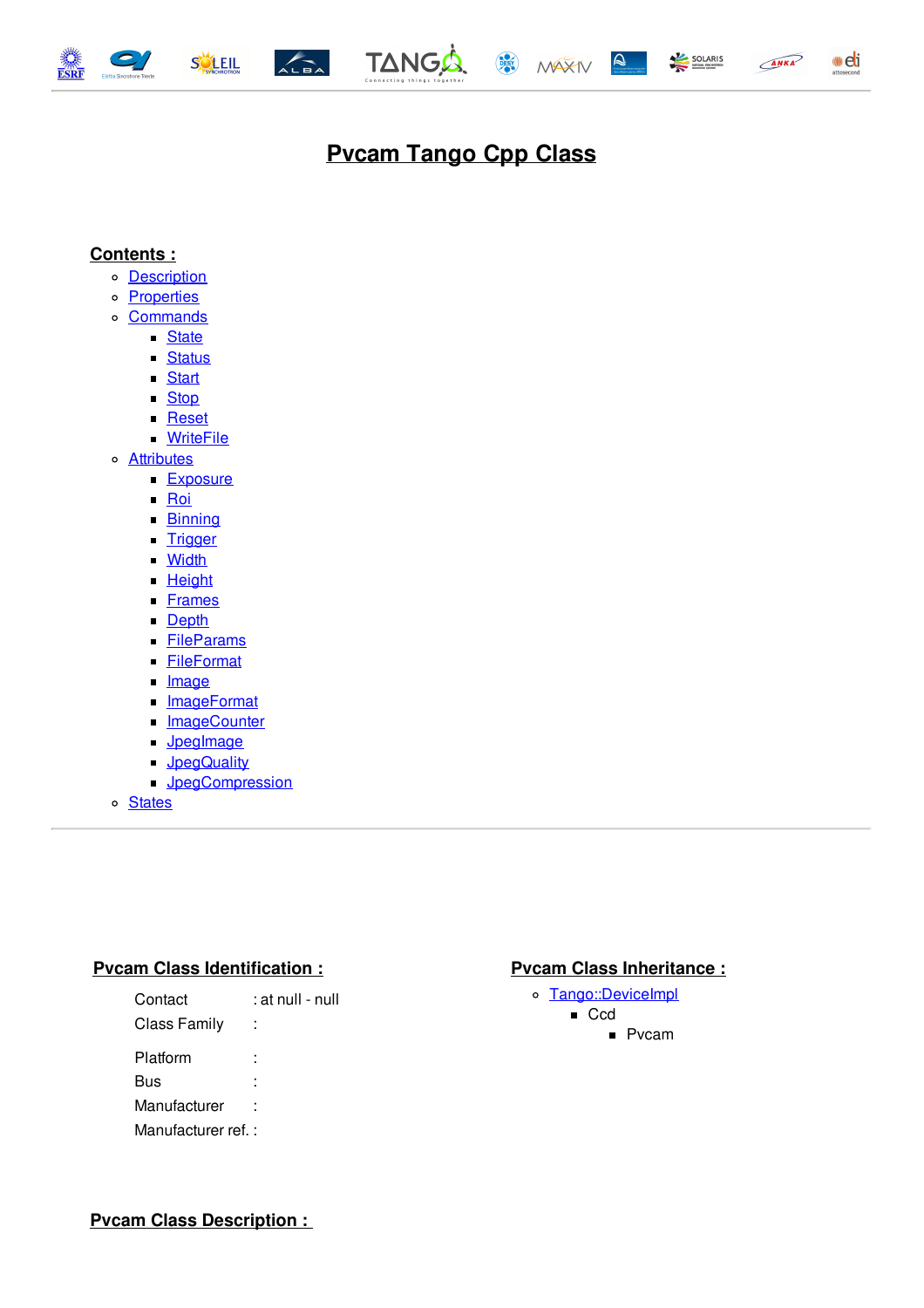This device server implements the Ccd abstract class for ccd`s that can be accessed using the PVCAM library e.g. Photometrics and Princeton cameras.

This server has been tested with the following cameras :

Quantix from Photometrics

#### **Pvcam Properties :**

**There is no class properties**

#### **There is no device properties**

| <b>Pvcam Class Commands</b> |                   |                                    |                 |                                                                                                                |  |  |  |
|-----------------------------|-------------------|------------------------------------|-----------------|----------------------------------------------------------------------------------------------------------------|--|--|--|
| <b>Name</b>                 | Input type        | <b>Output type</b>                 | Level           | <b>Description</b>                                                                                             |  |  |  |
| <b>State</b>                |                   | DEV VOID DEV STATE                 | <b>OPERATOR</b> | This command gets the device state (stored in its<br>device state data member) and returns it to the caller.   |  |  |  |
| <b>Status</b>               |                   | DEV VOID CONST DEV STRING OPERATOR |                 | This command gets the device status (stored in its<br>device status data member) and returns it to the caller. |  |  |  |
| <b>Start</b>                | DEV VOID DEV VOID |                                    | <b>OPERATOR</b> | start camera exposing                                                                                          |  |  |  |
| <b>Stop</b>                 | DEV VOID DEV VOID |                                    |                 | OPERATOR   stop camera exposing                                                                                |  |  |  |
| Reset                       |                   | DEV VOID DEV VOID                  |                 | OPERATOR reset camera                                                                                          |  |  |  |
| <b>WriteFile</b>            | DEV VOID DEV VOID |                                    | <b>OPERATOR</b> | write image to file in the selected format, use the file<br>parameters to generate file name                   |  |  |  |

#### **Command State :**

This command gets the device state (stored in its *device\_state* data member) and returns it to the caller.

| <b>State Definition</b> |                             |       |
|-------------------------|-----------------------------|-------|
| Input Argument          | Tango::DEV_VOID             | none. |
| Output Argument         | Tango::DEV STATE State Code |       |
| DisplayLevel            | <b>OPERATOR</b>             |       |
| Inherited               | true                        |       |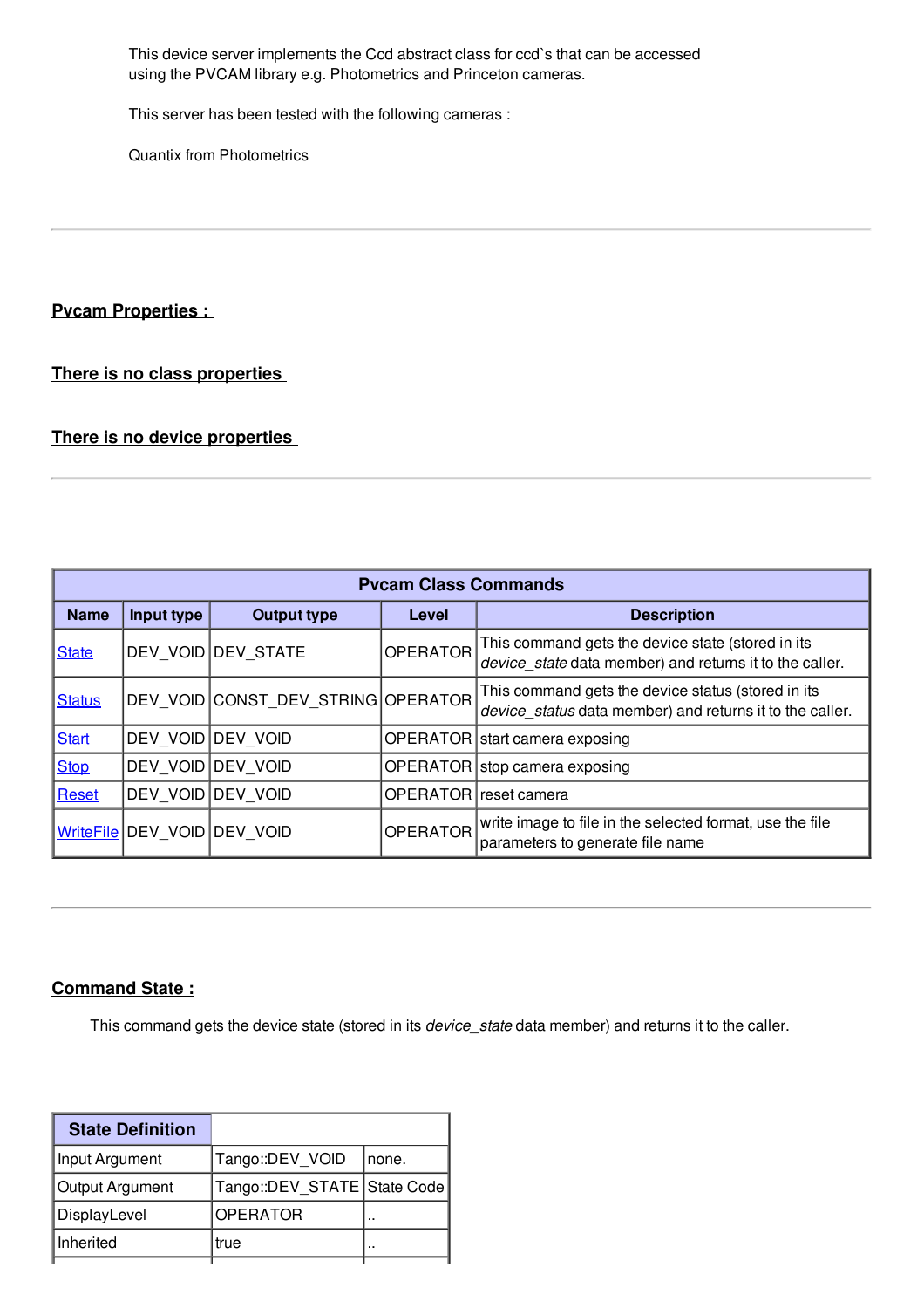| Abstract                       | l true     |  |
|--------------------------------|------------|--|
| Polling Period                 | Not polled |  |
|                                |            |  |
| Command allowed for All states |            |  |

## **Command Status :**

This command gets the device status (stored in its *device\_status* data member) and returns it to the caller.

| <b>Status Definition</b>       |                                            |       |
|--------------------------------|--------------------------------------------|-------|
| Input Argument                 | Tango::DEV VOID                            | none. |
| Output Argument                | Tango::CONST DEV STRING Status description |       |
| DisplayLevel                   | <b>OPERATOR</b>                            |       |
| Inherited                      | true                                       |       |
| Abstract                       | true                                       | .,    |
| <b>Polling Period</b>          | Not polled                                 |       |
|                                |                                            |       |
| Command allowed for All states |                                            |       |

## **Command Start :**

start camera exposing

| <b>Start Definition</b>         |                 |  |
|---------------------------------|-----------------|--|
| Input Argument                  | Tango::DEV VOID |  |
| Output Argument                 | Tango::DEV VOID |  |
| DisplayLevel                    | <b>OPERATOR</b> |  |
| Inherited                       | true            |  |
| Abstract                        | false           |  |
| <b>Polling Period</b>           | Not polled      |  |
|                                 |                 |  |
| Command NOT allowed for • FAULT |                 |  |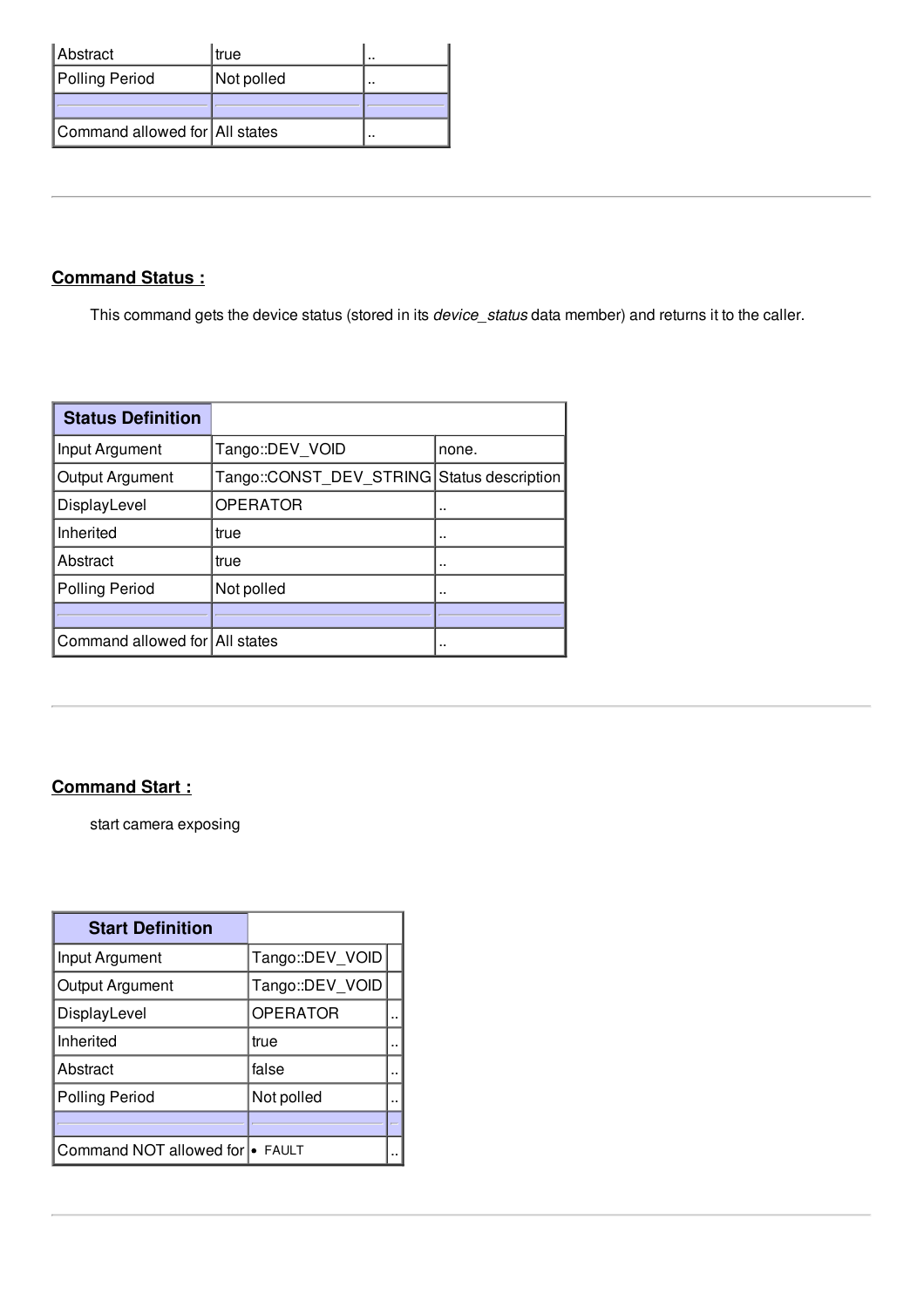## **Command Stop :**

stop camera exposing

| <b>Stop Definition</b>          |                 |  |
|---------------------------------|-----------------|--|
| Input Argument                  | Tango::DEV VOID |  |
| Output Argument                 | Tango::DEV VOID |  |
| DisplayLevel                    | <b>OPERATOR</b> |  |
| Inherited                       | true            |  |
| Abstract                        | false           |  |
| Polling Period                  | Not polled      |  |
|                                 |                 |  |
| Command NOT allowed for • FAULT |                 |  |

#### **Command Reset :**

reset camera

| <b>Reset Definition</b>        |                 |  |
|--------------------------------|-----------------|--|
| Input Argument                 | Tango::DEV VOID |  |
| Output Argument                | Tango::DEV VOID |  |
| DisplayLevel                   | <b>OPERATOR</b> |  |
| Inherited                      | true            |  |
| Abstract                       | false           |  |
| <b>Polling Period</b>          | Not polled      |  |
|                                |                 |  |
| Command allowed for All states |                 |  |

#### **Command WriteFile :**

write image to file in the selected format, use the file parameters to generate file name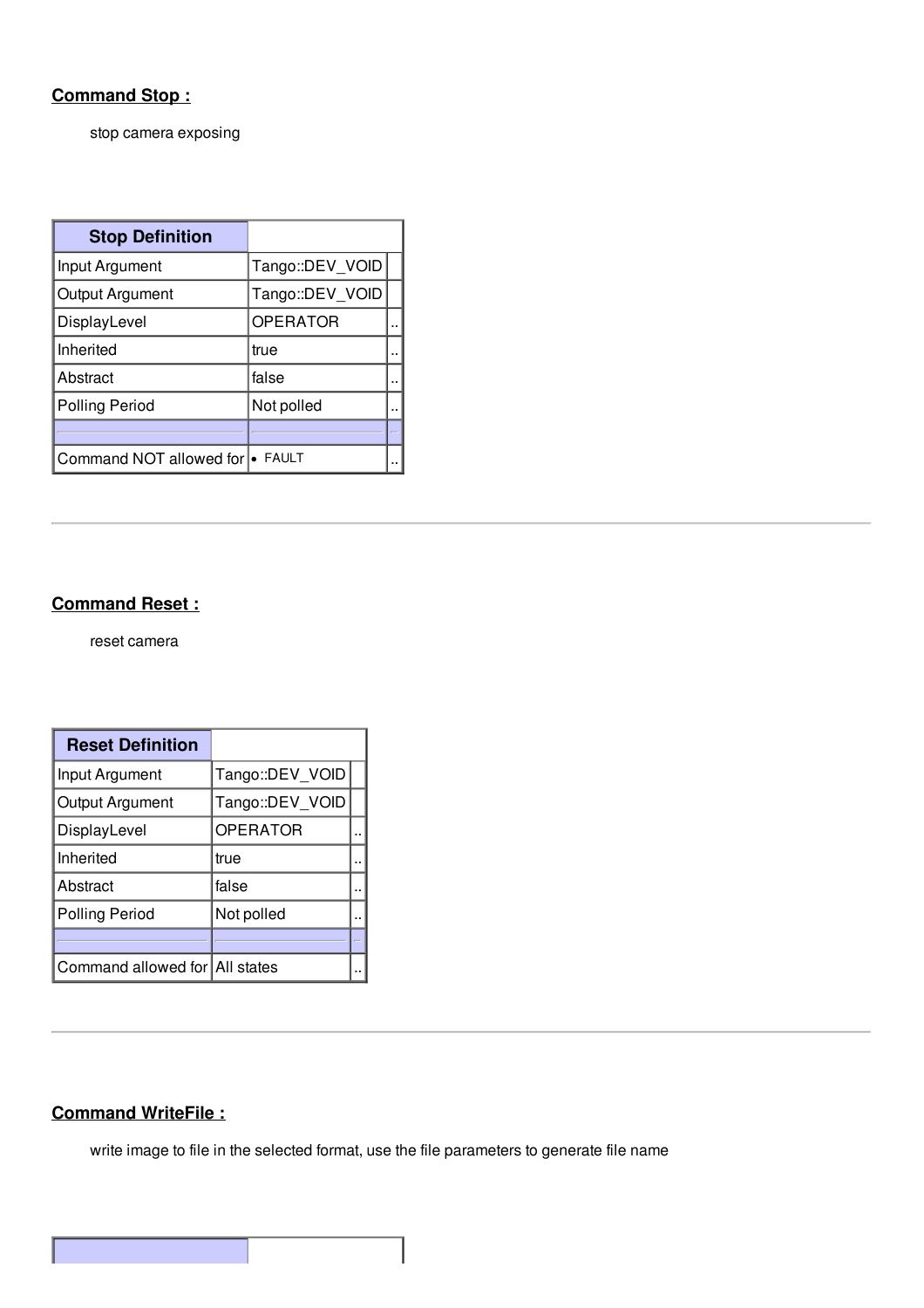| In WriteFile Definition         | Tango::DEV VOID |  |
|---------------------------------|-----------------|--|
| Output Argument                 | Tango::DEV VOID |  |
| DisplayLevel                    | <b>OPERATOR</b> |  |
| Inherited                       | true            |  |
| Abstract                        | false           |  |
| Polling Period                  | Not polled      |  |
|                                 |                 |  |
| Command NOT allowed for • FAULT |                 |  |

| <b>Pvcam Class Attributes</b> |      |                    |               |                       |                                         |                      |                                                                                             |
|-------------------------------|------|--------------------|---------------|-----------------------|-----------------------------------------|----------------------|---------------------------------------------------------------------------------------------|
| <b>Name</b>                   |      | Inherited Abstract | Attr.<br>type | R/W type              | Data type                               | <b>Level</b>         | <b>Description</b>                                                                          |
| <b>Exposure</b>               | true | false              | Scalar        |                       | READ_WRITE   Tango::DEV_DOUBLE          | <b>OPERATOR</b>      | the<br>exposure<br>time for the<br>image                                                    |
| <u>Roi</u>                    | true | false              |               |                       | Spectrum   READ_WRITE   Tango::DEV_LONG |                      | coordinates<br>OPERATOR of the region<br>of interest                                        |
| <b>Binning</b>                | true | false              |               | Spectrum   READ_WRITE | Tango::DEV_SHORT                        | OPERATOR factor of   | binning<br>image                                                                            |
| <b>Trigger</b>                | true | false              | Scalar        |                       | READ_WRITE   Tango::DEV_SHORT           | OPERATOR camera      | trigger<br>mode of<br>(0=internal,<br>$1 = external$                                        |
| <b>Width</b>                  | true | false              | Scalar        | <b>READ</b>           | Tango::DEV_LONG                         | OPERATOR   image in  | width of<br>pixels                                                                          |
| <b>Height</b>                 | true | false              | Scalar        | <b>READ</b>           | Tango::DEV LONG                         | OPERATOR image in    | height of<br>pixels                                                                         |
| <b>Frames</b>                 | true | false              | Scalar        | READ_WRITE            | Tango::DEV_LONG                         | OPERATOR   images to | number of<br>take                                                                           |
| <b>Depth</b>                  | true | false              | Scalar        | <b>READ</b>           | Tango::DEV_SHORT                        | OPERATOR bits per    | number of<br>pixel                                                                          |
| <b>FileParams</b>             | true | false              |               |                       | Spectrum READ_WRITE Tango::DEV_STRING   | <b>OPERATOR</b>      | the file<br>parameters<br>for<br>generating<br>file names<br>(directory,<br>prefix, suffix, |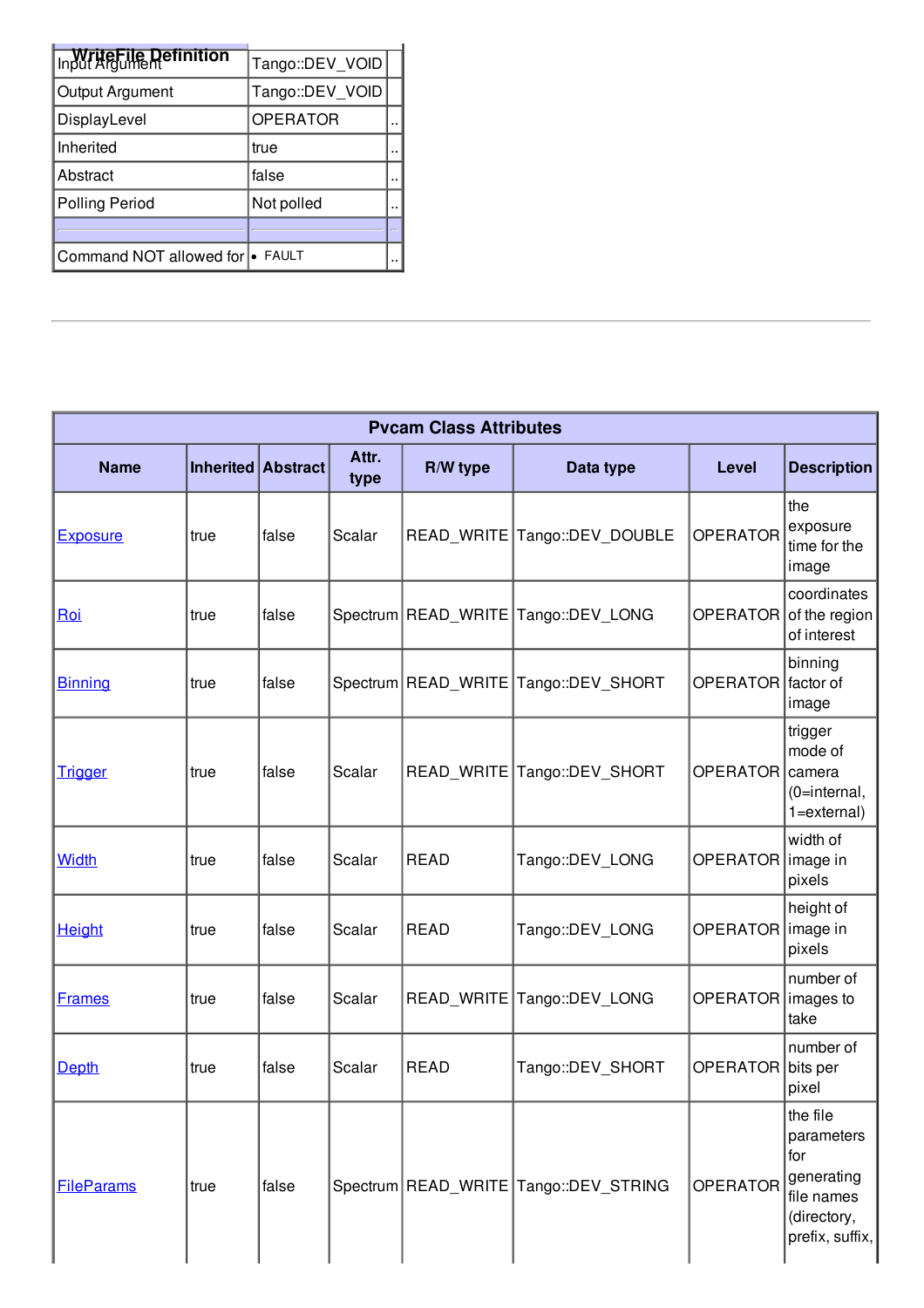| <b>FileFormat</b>    | true | false | Scalar        |              | READ WRITE Tango:: DEV STRING          | <b>OPERATOR</b>       | mumber)<br> file format<br>for saving<br>∣images to<br>disk |
|----------------------|------|-------|---------------|--------------|----------------------------------------|-----------------------|-------------------------------------------------------------|
| <b>Image</b>         | true | false | Image         | <b>READ</b>  | Tango::DEV UCHAR                       | OPERATOR   image data |                                                             |
| <b>ImageFormat</b>   | true | false | Scalar        | <b>WRITE</b> | Tango::DEV STRING                      | <b>OPERATOR</b>       |                                                             |
| <b>ImageCounter</b>  | true | false | Scalar        | READ         | Tango::DEV LONG                        | <b>OPERATOR</b>       |                                                             |
| Jpeglmage            | true | false | Spectrum READ |              | Tango::DEV UCHAR                       | OPERATOR              |                                                             |
| <b>JpegQuality</b>   | true | false | Scalar        |              | READ WRITE Tango::DEV SHORT            | <b>OPERATOR</b>       |                                                             |
| JpegCompression true |      | false | Scalar        |              | READ WRITE Tango::DEV BOOLEAN OPERATOR |                       |                                                             |

## **There is no dynamic attribute defined.**

## **Attribute Exposure :**

the exposure time for the image

| <b>Attribute</b><br><b>Definition</b> |                   |
|---------------------------------------|-------------------|
| <b>Attribute Type</b>                 | Scalar            |
| R/W Type                              | <b>READ WRITE</b> |
| Data Type                             | Tango::DEV DOUBLE |
| Display Level                         | <b>OPERATOR</b>   |
| Inherited                             | true              |
| Abstract                              | false             |
| <b>Polling Period</b>                 | Not polled        |
| Memorized                             | Not set           |
|                                       |                   |
| Read allowed<br>for                   | All states        |
| Write allowed<br>for                  | All states        |

| <b>Attribute</b><br><b>Properties</b> |          |
|---------------------------------------|----------|
| label                                 | exposure |
| unit                                  | seconds  |
| standard unit                         | seconds  |
| display unit                          | seconds  |
| format                                | %6.3d    |
| max_value                             |          |
| min value                             |          |
| max_alarm                             |          |
| min alarm                             |          |
| max warning                           |          |
| min_warning                           |          |
| delta time                            |          |
| delta val                             |          |

| <b>Attribute Event Criteria</b>      |            |
|--------------------------------------|------------|
| Periodic                             | Not<br>set |
| <b>Relative Change</b>               | Not<br>set |
| Absolute Change                      | Not<br>set |
|                                      |            |
| Archive Periodic                     | Not<br>set |
| Archive Relative Change              | Not<br>set |
| Archive Absolute Change              | Not<br>set |
|                                      |            |
| Push Change event by user<br>code    | false      |
| Push Archive event by user<br>code   | false      |
| Push DataReady event by<br>user code | Not<br>set |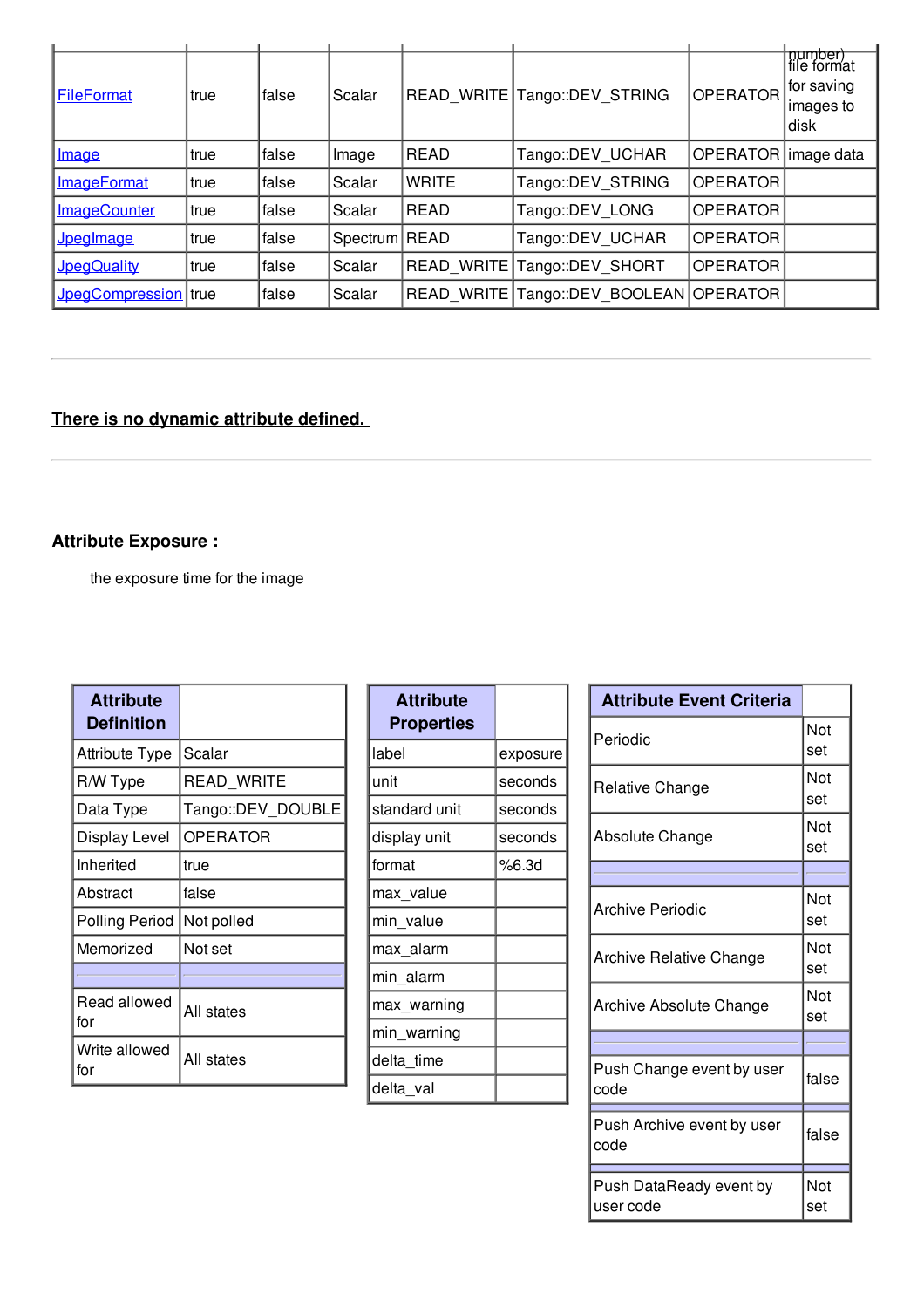#### **Attribute Roi :**

coordinates of the region of interest

| <b>Attribute</b><br><b>Definition</b> |                 |
|---------------------------------------|-----------------|
| Attribute<br>Type                     | Spectrum (4)    |
| R/W Type                              | READ WRITE      |
| Data Type                             | Tango::DEV_LONG |
| Display Level                         | OPERATOR        |
| Inherited                             | true            |
| Abstract                              | false           |
| Polling<br>Period                     | Not polled      |
| Memorized                             | Not set         |
|                                       |                 |
| Read<br>allowed for                   | All states      |
| Write allowed<br>for                  | All states      |

| <b>Attribute</b><br><b>Properties</b> |                       |
|---------------------------------------|-----------------------|
| label                                 | region of<br>interest |
| unit                                  | pixels                |
| standard unit                         | pixels                |
| display unit                          | pixels                |
| format                                | %d                    |
| max_value                             |                       |
| min value                             |                       |
| max_alarm                             |                       |
| min alarm                             |                       |
| max_warning                           |                       |
| min_warning                           |                       |
| delta time                            |                       |
| delta val                             |                       |

| <b>Attribute Event Criteria</b>      |            |
|--------------------------------------|------------|
| Periodic                             | Not<br>set |
| Relative Change                      | Not<br>set |
| Absolute Change                      | Not<br>set |
|                                      |            |
| Archive Periodic                     | Not<br>set |
| <b>Archive Relative Change</b>       | Not<br>set |
| Archive Absolute Change              | Not<br>set |
|                                      |            |
| Push Change event by user<br>code    | false      |
| Push Archive event by user<br>code   | false      |
| Push DataReady event by<br>user code | Not<br>set |

## **Attribute Binning :**

binning factor of image

| <b>Attribute</b><br><b>Definition</b> |                  |
|---------------------------------------|------------------|
| Attribute Type                        | Spectrum (2)     |
| R/W Type                              | READ WRITE       |
| Data Type                             | Tango::DEV_SHORT |

| <b>Attribute</b><br><b>Properties</b> |         |
|---------------------------------------|---------|
| label                                 | binning |
| unit                                  | pixels  |
| standard unit                         | pixels  |

| <b>Attribute Event Criteria</b> |            |
|---------------------------------|------------|
| Periodic                        | Not<br>set |
| Relative Change                 | Not<br>set |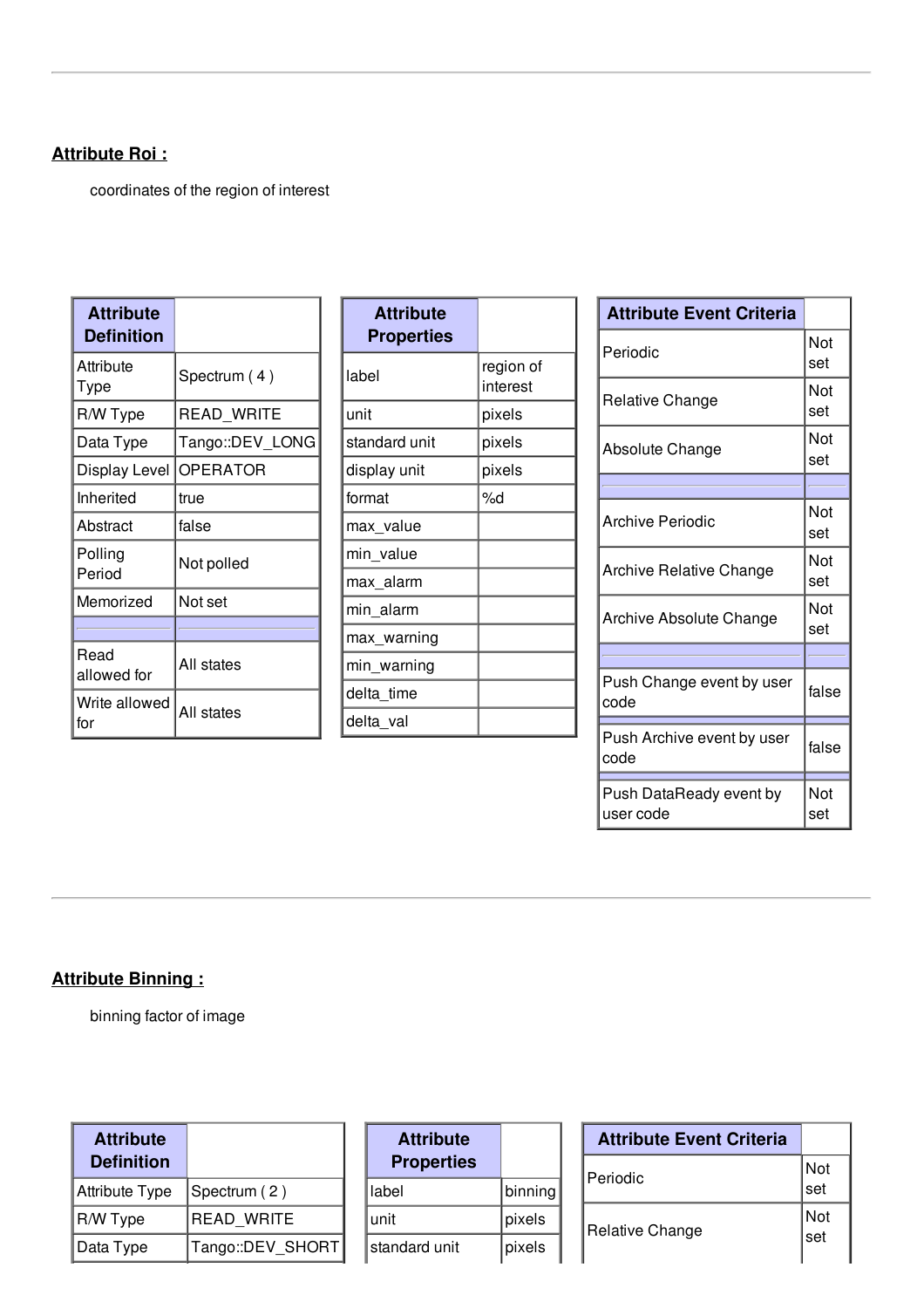| Display Level        | <b>OPERATOR</b> |
|----------------------|-----------------|
| Inherited            | true            |
| Abstract             | false           |
| Polling Period       | Not polled      |
| Memorized            | Not set         |
|                      |                 |
| Read allowed<br>for  | All states      |
| Write allowed<br>for | All states      |

| display unit | pixels |
|--------------|--------|
| format       | %d     |
| max value    |        |
| min value    |        |
| max_alarm    |        |
| min alarm    |        |
| max warning  |        |
| min_warning  |        |
| delta time   |        |
| delta val    |        |

| Absolute Change                    | Not<br>set |
|------------------------------------|------------|
|                                    |            |
| <b>Archive Periodic</b>            | Not<br>set |
| <b>Archive Relative Change</b>     | Not<br>set |
| <b>Archive Absolute Change</b>     | Not<br>set |
|                                    |            |
| Push Change event by user<br>code  | false      |
| Push Archive event by user<br>code | false      |
| Push DataReady event by            | Not        |
| user code                          | set        |

## **Attribute Trigger :**

trigger mode of camera (0=internal, 1=external)

| <b>Attribute</b><br><b>Definition</b> |                  |
|---------------------------------------|------------------|
| <b>Attribute Type</b>                 | Scalar           |
| R/W Type                              | READ WRITE       |
| Data Type                             | Tango::DEV_SHORT |
| Display Level                         | <b>OPERATOR</b>  |
| Inherited                             | true             |
| Abstract                              | false            |
| <b>Polling Period</b>                 | Not polled       |
| Memorized                             | Not set          |
|                                       |                  |
| Read allowed<br>for                   | All states       |
| Write allowed<br>for                  | All states       |

| trigger |
|---------|
|         |
|         |
|         |
|         |
|         |
|         |
|         |
|         |
|         |
|         |
|         |
|         |
|         |

| <b>Attribute Event Criteria</b>    |            |
|------------------------------------|------------|
| Periodic                           | Not<br>set |
| Relative Change                    | Not<br>set |
| Absolute Change                    | Not<br>set |
|                                    |            |
| <b>Archive Periodic</b>            | Not<br>set |
| <b>Archive Relative Change</b>     | Not<br>set |
| Archive Absolute Change            | Not<br>set |
|                                    |            |
| Push Change event by user<br>code  | false      |
| Push Archive event by user<br>code | false      |
| Push DataReady event by user Not   |            |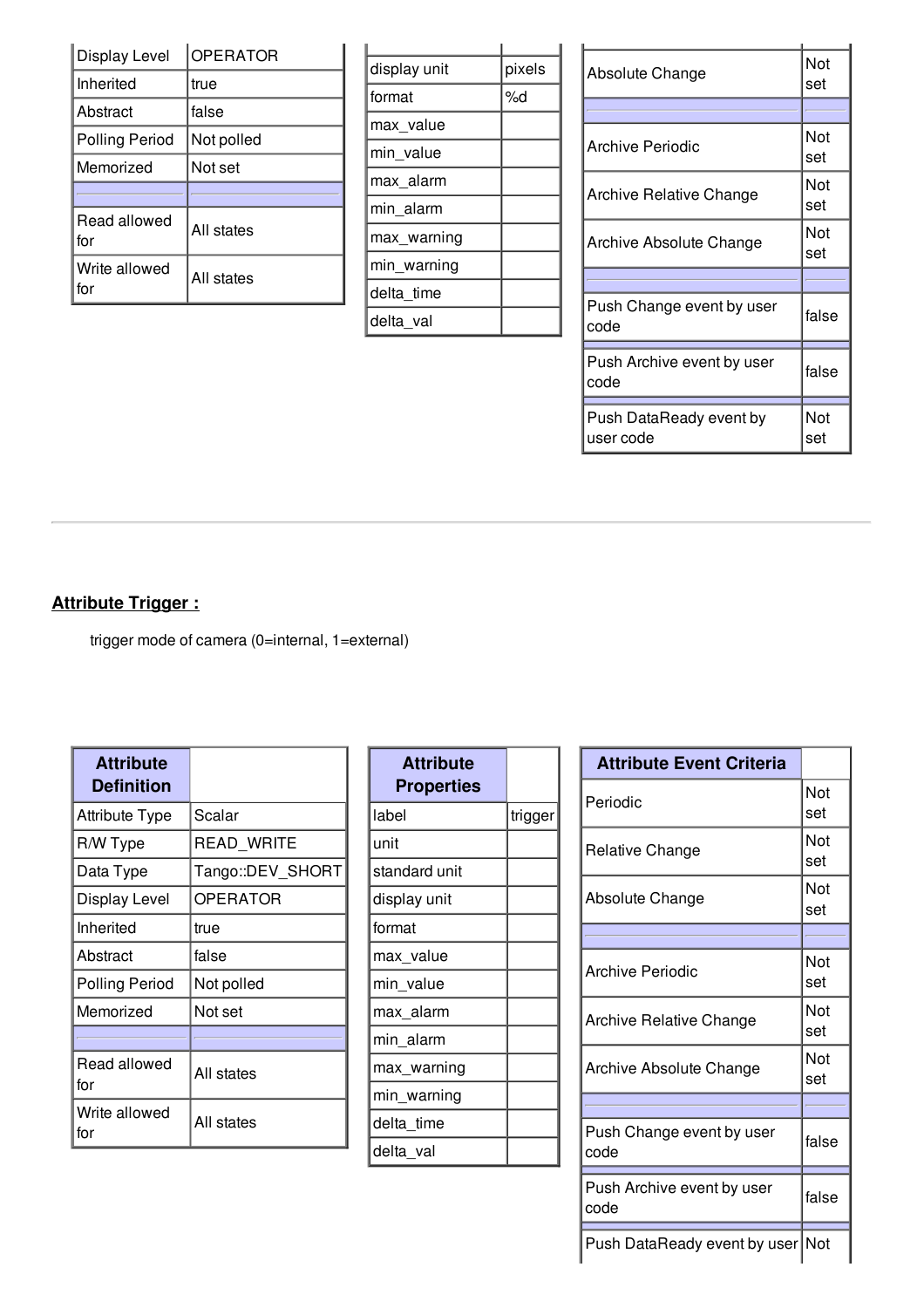$\lceil \text{code} \rceil$ 

## **Attribute Width :**

width of image in pixels

| <b>Attribute</b><br><b>Definition</b> |                 |
|---------------------------------------|-----------------|
| <b>Attribute Type</b>                 | Scalar          |
| R/W Type                              | READ            |
| Data Type                             | Tango::DEV_LONG |
| Display Level                         | OPERATOR        |
| Inherited                             | true            |
| Abstract                              | false           |
| <b>Polling Period</b>                 | Not polled      |
| Memorized                             | Not set         |
|                                       |                 |
| Read allowed<br>for                   | All states      |

| <b>Attribute</b><br><b>Properties</b> |        |
|---------------------------------------|--------|
| label                                 | width  |
| unit                                  | pixels |
| standard unit                         | pixels |
| display unit                          | pixels |
| format                                |        |
| max_value                             |        |
| min value                             |        |
| max alarm                             |        |
| min alarm                             |        |
| max_warning                           |        |
| min_warning                           |        |
| delta time                            |        |
| delta_val                             |        |

| <b>Attribute Event Criteria</b>      |            |
|--------------------------------------|------------|
| Periodic                             | Not<br>set |
| Relative Change                      | Not<br>set |
| <b>Absolute Change</b>               | Not<br>set |
|                                      |            |
| <b>Archive Periodic</b>              | Not<br>set |
| Archive Relative Change              | Not<br>set |
| Archive Absolute Change              | Not<br>set |
|                                      |            |
| Push Change event by user<br>code    | false      |
| Push Archive event by user<br>code   | false      |
| Push DataReady event by user<br>code | Not<br>set |

## **Attribute Height :**

height of image in pixels

| <b>Attribute</b>  |        | <b>Attribute</b>  |        | <b>Attribute Event Criteria</b> |     |
|-------------------|--------|-------------------|--------|---------------------------------|-----|
| <b>Definition</b> |        | <b>Properties</b> |        | 'Periodic                       | Not |
|                   | Scalar | label             | height |                                 | set |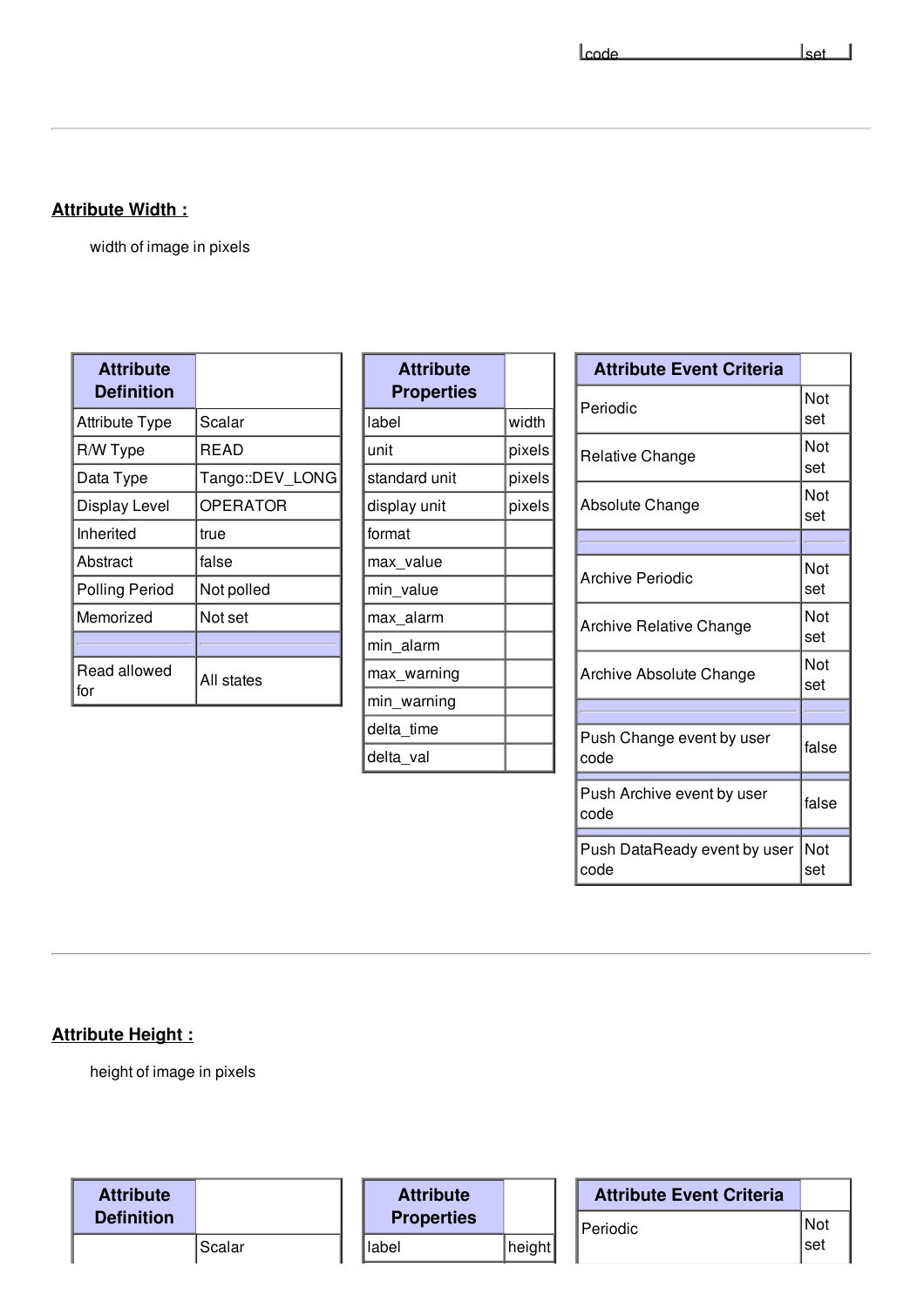| <b>Attribute Type</b><br>R/W Type | <b>READ</b>     |
|-----------------------------------|-----------------|
| Data Type                         | Tango::DEV LONG |
| Display Level                     | <b>OPERATOR</b> |
| Inherited                         | true            |
| Abstract                          | false           |
| <b>Polling Period</b>             | Not polled      |
| Memorized                         | Not set         |
|                                   |                 |
| Read allowed<br>for               | All states      |

| unit          | pixels |
|---------------|--------|
| standard unit | pixels |
| display unit  | pixels |
| format        | %d     |
| max_value     |        |
| min value     |        |
| max alarm     |        |
| min alarm     |        |
| max_warning   |        |
| min_warning   |        |
| delta time    |        |
| delta val     |        |

| Relative Change                      | Not<br>set |
|--------------------------------------|------------|
| Absolute Change                      | Not<br>set |
|                                      |            |
| <b>Archive Periodic</b>              | Not<br>set |
| <b>Archive Relative Change</b>       | Not<br>set |
| Archive Absolute Change              | Not<br>set |
|                                      |            |
| Push Change event by user<br>code    | false      |
| Push Archive event by user<br>code   | false      |
| Push DataReady event by user<br>code | Not<br>set |

## **Attribute Frames :**

number of images to take

| <b>Attribute</b><br><b>Definition</b> |                 |
|---------------------------------------|-----------------|
| <b>Attribute Type</b>                 | Scalar          |
| R/W Type                              | READ WRITE      |
| Data Type                             | Tango::DEV_LONG |
| Display Level                         | OPERATOR        |
| Inherited                             | true            |
| Abstract                              | false           |
| <b>Polling Period</b>                 | Not polled      |
| Memorized                             | Not set         |
|                                       |                 |
| Read allowed<br>for                   | All states      |
| Write allowed<br>for                  | All states      |

| <b>Attribute</b><br><b>Properties</b> |        |
|---------------------------------------|--------|
| label                                 | frames |
| unit                                  |        |
| standard unit                         |        |
| display unit                          |        |
| format                                | %d     |
| max value                             |        |
| min value                             |        |
| max alarm                             |        |
| min alarm                             |        |
| max warning                           |        |
| min_warning                           |        |
| delta time                            |        |
| delta_val                             |        |

| <b>Attribute Event Criteria</b> |       |
|---------------------------------|-------|
| Periodic                        | Not   |
|                                 | set   |
| Relative Change                 | Not   |
|                                 | set   |
|                                 | Not   |
| Absolute Change                 | set   |
|                                 |       |
| <b>Archive Periodic</b>         | Not   |
|                                 | set   |
| Archive Relative Change         | Not   |
|                                 | set   |
|                                 | Not   |
| Archive Absolute Change         | set   |
|                                 |       |
| Push Change event by user       | false |
| code                            |       |
| Push Archive event by user      |       |
| code                            | false |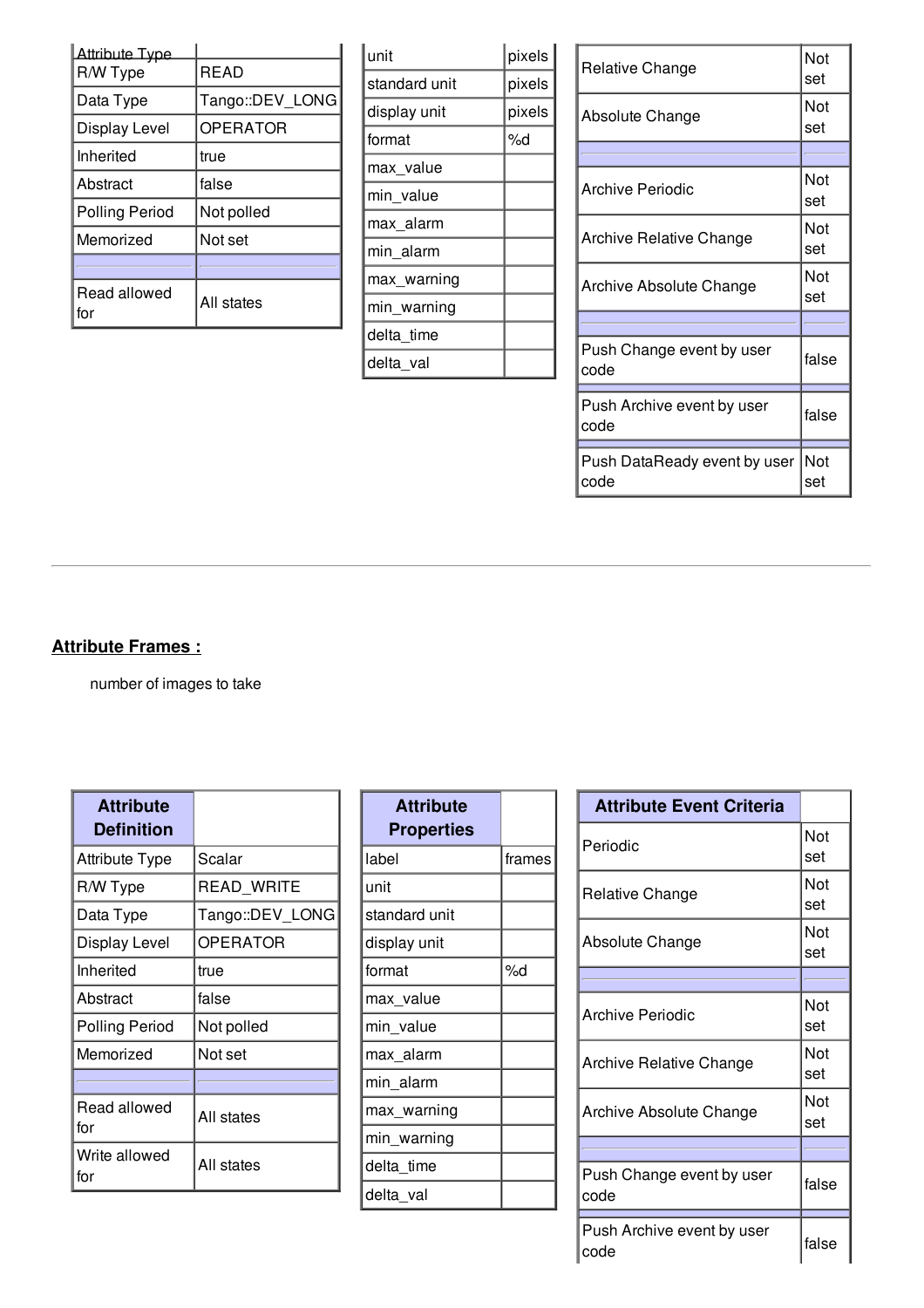| Push DataReady event by user   Not |     |
|------------------------------------|-----|
| code                               | set |

## **Attribute Depth :**

number of bits per pixel

| <b>Attribute</b><br><b>Definition</b> |                  |
|---------------------------------------|------------------|
| <b>Attribute Type</b>                 | Scalar           |
| R/W Type                              | READ             |
| Data Type                             | Tango::DEV SHORT |
| Display Level                         | OPERATOR         |
| Inherited                             | true             |
| Abstract                              | false            |
| <b>Polling Period</b>                 | Not polled       |
| Memorized                             | Not set          |
|                                       |                  |
| Read allowed<br>for                   | All states       |

| <b>Attribute</b><br><b>Properties</b> |       |
|---------------------------------------|-------|
| label                                 | depth |
| unit                                  | bits  |
| standard unit                         | bits  |
| display unit                          | bits  |
| format                                | %d    |
| max_value                             |       |
| min_value                             |       |
| max_alarm                             |       |
| min_alarm                             |       |
| max_warning                           |       |
| min warning                           |       |
| delta time                            |       |
| delta val                             |       |

| <b>Attribute Event Criteria</b>      |            |
|--------------------------------------|------------|
| Periodic                             | Not<br>set |
| Relative Change                      | Not<br>set |
| Absolute Change                      | Not<br>set |
|                                      |            |
| Archive Periodic                     | Not<br>set |
| <b>Archive Relative Change</b>       | Not<br>set |
| Archive Absolute Change              | Not<br>set |
|                                      |            |
| Push Change event by user<br>code    | false      |
| Push Archive event by user<br>code   | false      |
| Push DataReady event by user<br>code | Not<br>set |

#### **Attribute FileParams :**

the file parameters for generating file names (directory, prefix, suffix, number)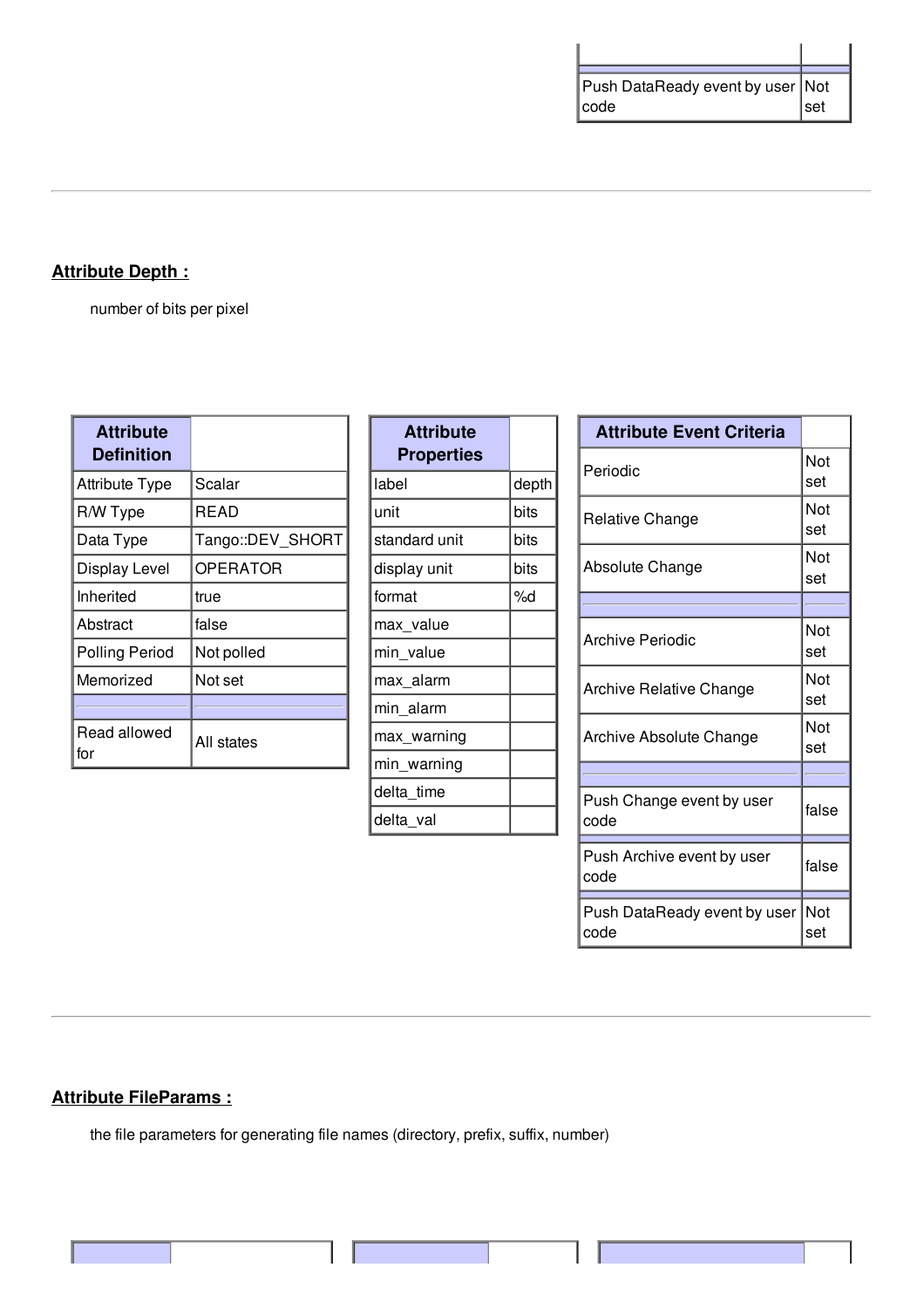| <b>Attribute</b><br><b>Definition</b> |                   |  |
|---------------------------------------|-------------------|--|
| Attribute<br>Type                     | Spectrum (6)      |  |
| R/W Type                              | READ_WRITE        |  |
| Data Type                             | Tango::DEV_STRING |  |
| Display<br>Level                      | <b>OPERATOR</b>   |  |
| Inherited                             | true              |  |
| Abstract                              | false             |  |
| Polling<br>Period                     | Not polled        |  |
| Memorized                             | Not set           |  |
|                                       |                   |  |
| Read<br>allowed for                   | All states        |  |
| Write<br>allowed for                  | All states        |  |

| <b>Attribute</b><br><b>Properties</b> |                    |
|---------------------------------------|--------------------|
| label                                 | file<br>parameters |
| unit                                  |                    |
| standard unit                         |                    |
| display unit                          |                    |
| format                                |                    |
| max_value                             |                    |
| min value                             |                    |
| max_alarm                             |                    |
| min alarm                             |                    |
| max warning                           |                    |
| min_warning                           |                    |
| delta_time                            |                    |
| delta val                             |                    |

| <b>Attribute Event Criteria</b>      |            |
|--------------------------------------|------------|
| Periodic                             | Not<br>set |
| Relative Change                      | Not<br>set |
| Absolute Change                      | Not<br>set |
|                                      |            |
| Archive Periodic                     | Not<br>set |
| <b>Archive Relative Change</b>       | Not<br>set |
| Archive Absolute Change              | Not<br>set |
|                                      |            |
| Push Change event by user<br>code    | false      |
| Push Archive event by user<br>code   | false      |
| Push DataReady event by<br>user code | Not<br>set |

#### **Attribute FileFormat :**

file format for saving images to disk

| <b>Attribute</b><br><b>Definition</b> |                   |
|---------------------------------------|-------------------|
| <b>Attribute Type</b>                 | Scalar            |
| R/W Type                              | READ WRITE        |
| Data Type                             | Tango::DEV_STRING |
| Display Level                         | <b>OPERATOR</b>   |
| Inherited                             | true              |
| Abstract                              | false             |
| <b>Polling Period</b>                 | Not polled        |
| Memorized                             | Not set           |
|                                       |                   |
| Read allowed<br>for                   | All states        |
| Write allowed                         | All states        |

| <b>Attribute</b><br><b>Properties</b> |                |
|---------------------------------------|----------------|
| label                                 | file<br>format |
| unit                                  |                |
| standard unit                         |                |
| display unit                          |                |
| format                                |                |
| max_value                             |                |
| min value                             |                |
| max_alarm                             |                |
| min alarm                             |                |
| max warning                           |                |
| min_warning                           |                |
|                                       |                |

| <b>Attribute Event Criteria</b> |            |
|---------------------------------|------------|
| Periodic                        | Not<br>set |
| Relative Change                 | Not<br>set |
| Absolute Change                 | Not<br>set |
|                                 |            |
| <b>Archive Periodic</b>         | Not<br>set |
| Archive Relative Change         | Not<br>set |
| Archive Absolute Change         | Not<br>set |
|                                 |            |
| Push Change event by user       |            |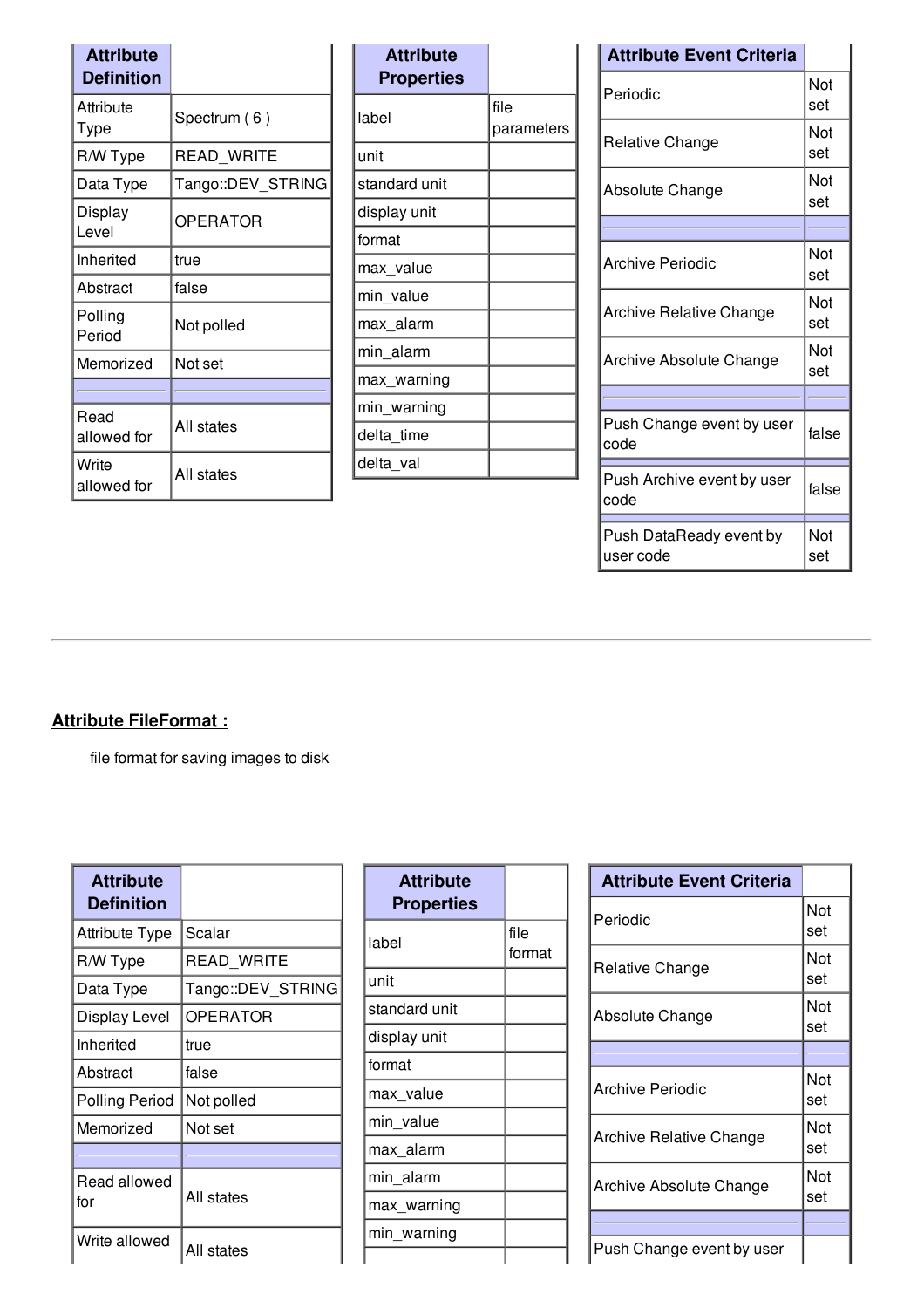| ⊥tor | delta_time | code                                  | false      |
|------|------------|---------------------------------------|------------|
|      | delta val  | Push Archive event by user<br>∣code   | false      |
|      |            | Push DataReady event by<br>∣user code | Not<br>set |

#### **Attribute Image :**

image data

| <b>Attribute</b><br><b>Definition</b> |                     |
|---------------------------------------|---------------------|
| <b>Attribute Type</b>                 | Image (4096 x 4096) |
| R/W Type                              | <b>READ</b>         |
| Data Type                             | Tango::DEV_UCHAR    |
| Display Level                         | <b>OPERATOR</b>     |
| Inherited                             | true                |
| Abstract                              | false               |
| <b>Polling Period</b>                 | Not polled          |
| Memorized                             | Not set             |
|                                       |                     |
| Read NOT<br>allowed for               | <b>FAULT</b>        |

| <b>Attribute</b><br><b>Properties</b> |       |
|---------------------------------------|-------|
| label                                 | image |
| unit                                  |       |
| standard unit                         |       |
| display unit                          |       |
| format                                |       |
| max_value                             |       |
| min_value                             |       |
| max alarm                             |       |
| min alarm                             |       |
| max warning                           |       |
| min_warning                           |       |
| delta time                            |       |
| delta val                             |       |

| <b>Attribute Event Criteria</b>      |            |
|--------------------------------------|------------|
| Periodic                             | Not<br>set |
| Relative Change                      | Not<br>set |
| Absolute Change                      | Not<br>set |
|                                      |            |
| Archive Periodic                     | Not<br>set |
| <b>Archive Relative Change</b>       | Not<br>set |
| Archive Absolute Change              | Not<br>set |
|                                      |            |
| Push Change event by user<br>code    | false      |
| Push Archive event by user<br>code   | false      |
| Push DataReady event by user<br>code | Not<br>set |

## **Attribute ImageFormat :**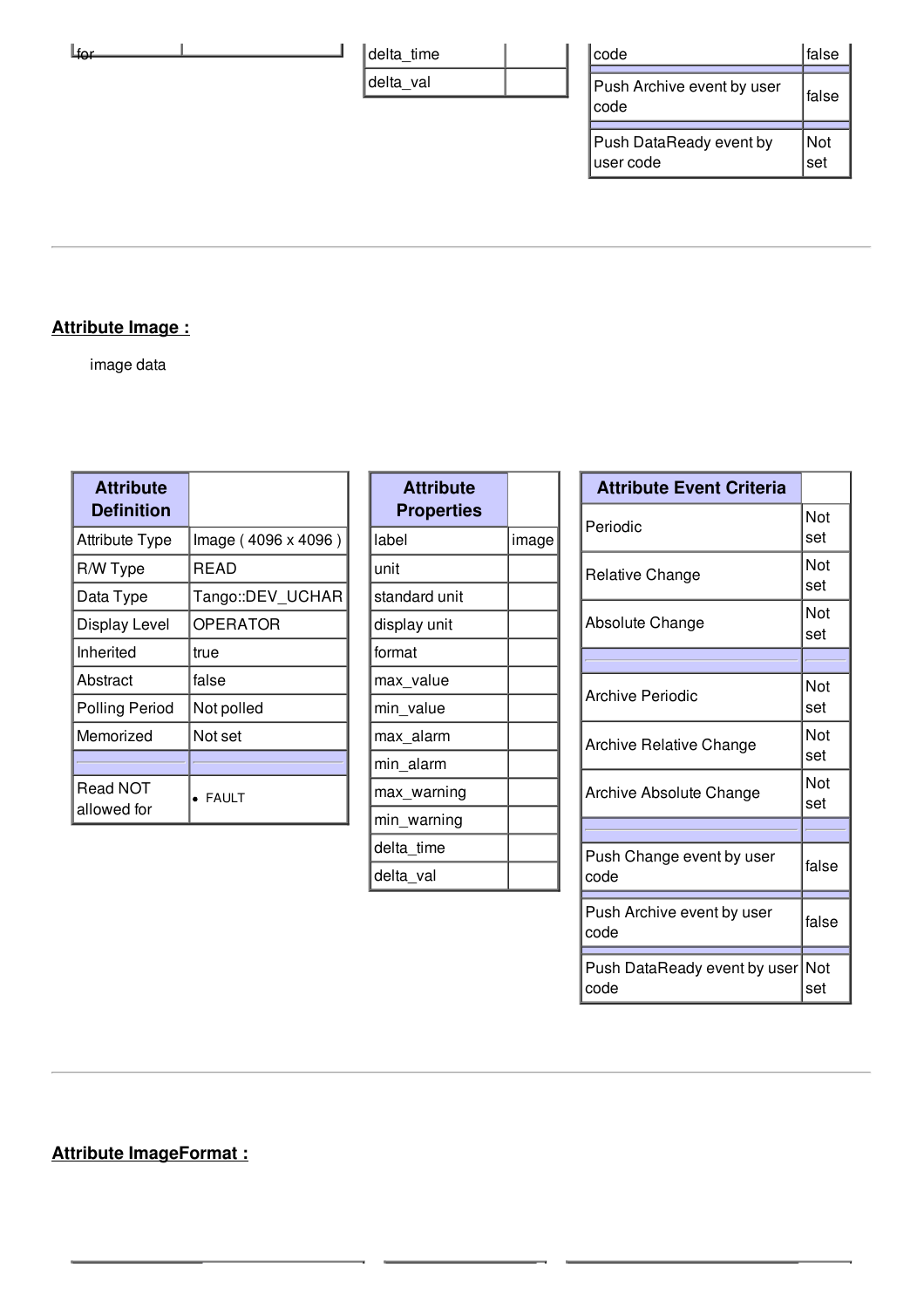| <b>Attribute</b><br><b>Definition</b> |                   |
|---------------------------------------|-------------------|
| <b>Attribute Type</b>                 | Scalar            |
| R/W Type                              | WRITE             |
| Data Type                             | Tango::DEV STRING |
| Display Level                         | <b>OPERATOR</b>   |
| Inherited                             | true              |
| Abstract                              | false             |
| <b>Polling Period</b>                 | Not polled        |
| Memorized                             | Not set           |
|                                       |                   |
| Write allowed for                     | IAII states       |

| <b>Attribute</b><br>Properties |
|--------------------------------|
| label                          |
| unit                           |
| standard unit                  |
| display unit                   |
| format                         |
| max value                      |
| min_value                      |
| max alarm                      |
| min alarm                      |
| max warning                    |
| min_warning                    |
| delta time                     |
| delta_val                      |

| <b>Attribute Event Criteria</b>      |            |
|--------------------------------------|------------|
| Periodic                             | Not<br>set |
| Relative Change                      | Not<br>set |
| Absolute Change                      | Not<br>set |
|                                      |            |
| <b>Archive Periodic</b>              | Not<br>set |
| Archive Relative Change              | Not<br>set |
| Archive Absolute Change              | Not<br>set |
|                                      |            |
| Push Change event by user<br>code    | false      |
| Push Archive event by user<br>code   | false      |
| Push DataReady event by user<br>code | Not<br>set |

## **Attribute ImageCounter :**

| <b>Attribute</b><br><b>Definition</b> |                 |
|---------------------------------------|-----------------|
| <b>Attribute Type</b>                 | Scalar          |
| R/W Type                              | READ            |
| Data Type                             | Tango::DEV LONG |
| Display Level                         | <b>OPERATOR</b> |
| Inherited                             | true            |
| Abstract                              | false           |
| <b>Polling Period</b>                 | Not polled      |
| Memorized                             | Not set         |
|                                       |                 |
| Read allowed for                      | All states      |

| <b>Attribute</b><br><b>Properties</b> |
|---------------------------------------|
| label                                 |
| unit                                  |
| standard unit                         |
| display unit                          |
| format                                |
| max_value                             |
| min value                             |
| max_alarm                             |
| min alarm                             |
| max warning                           |
| min_warning                           |
| delta time                            |
| delta_val                             |

| <b>Attribute Event Criteria</b> |            |
|---------------------------------|------------|
| Periodic                        | Not<br>set |
| <b>Relative Change</b>          | Not<br>set |
| Absolute Change                 | Not<br>set |
|                                 |            |
| Archive Periodic                | Not<br>set |
| Archive Relative Change         | Not<br>set |
| Archive Absolute Change         | Not<br>set |
|                                 |            |
| Push Change event by user code  | false      |
|                                 |            |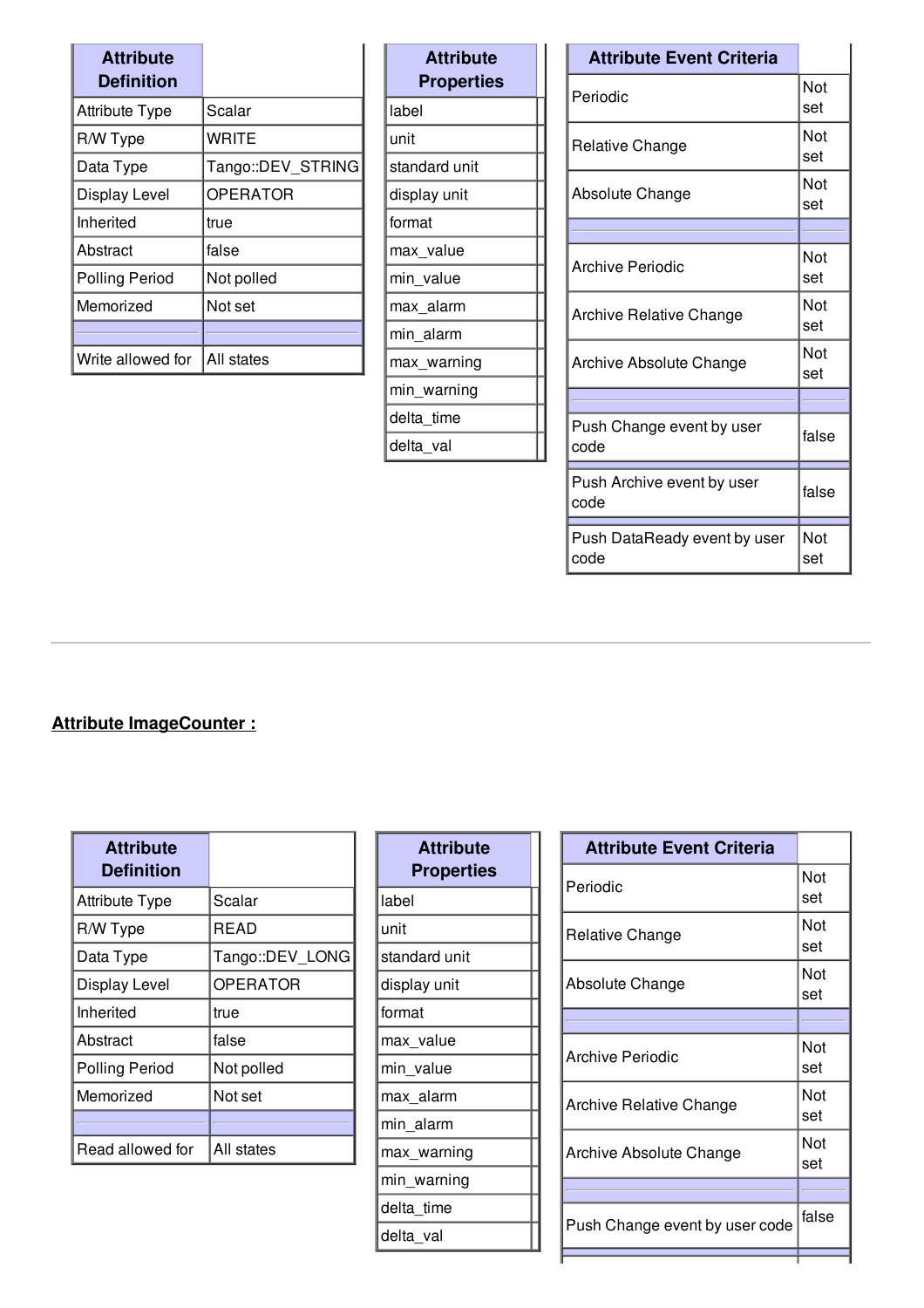| Push Archive event by user code false |     |
|---------------------------------------|-----|
| Push DataReady event by user          | Not |
| code                                  | set |

# **Attribute JpegImage :**

| <b>Attribute</b><br><b>Definition</b> |                    |
|---------------------------------------|--------------------|
| <b>Attribute Type</b>                 | Spectrum (64000000 |
| R/W Type                              | READ               |
| Data Type                             | Tango::DEV UCHAR   |
| Display Level                         | <b>OPERATOR</b>    |
| Inherited                             | true               |
| Abstract                              | false              |
| <b>Polling Period</b>                 | Not polled         |
| Memorized                             | Not set            |
|                                       |                    |
| Read allowed for                      | All states         |

| <b>Attribute</b><br><b>Properties</b> |
|---------------------------------------|
| label                                 |
| unit                                  |
| standard unit                         |
| display unit                          |
| format                                |
| max_value                             |
| min value                             |
| max alarm                             |
| min alarm                             |
| max_warning                           |
| min_warning                           |
| delta time                            |
| delta_val                             |

| <b>Attribute Event Criteria</b>      |            |
|--------------------------------------|------------|
| Periodic                             | Not<br>set |
| Relative Change                      | Not<br>set |
| Absolute Change                      | Not<br>set |
|                                      |            |
| <b>Archive Periodic</b>              | Not<br>set |
| Archive Relative Change              | Not<br>set |
| Archive Absolute Change              | Not<br>set |
|                                      |            |
| Push Change event by user<br>code    | false      |
| Push Archive event by user<br>code   | false      |
| Push DataReady event by user<br>code | Not<br>set |

**Attribute JpegQuality :**

| <b>Attribute</b>  |        | <b>Attribute</b>  | <b>Attribute Event Criteria</b> |       |
|-------------------|--------|-------------------|---------------------------------|-------|
| <b>Definition</b> |        | <b>Properties</b> |                                 | l Not |
| ∥Attribute Type   | Scalar | llabel            | Periodic                        | ∣set  |
|                   |        |                   |                                 |       |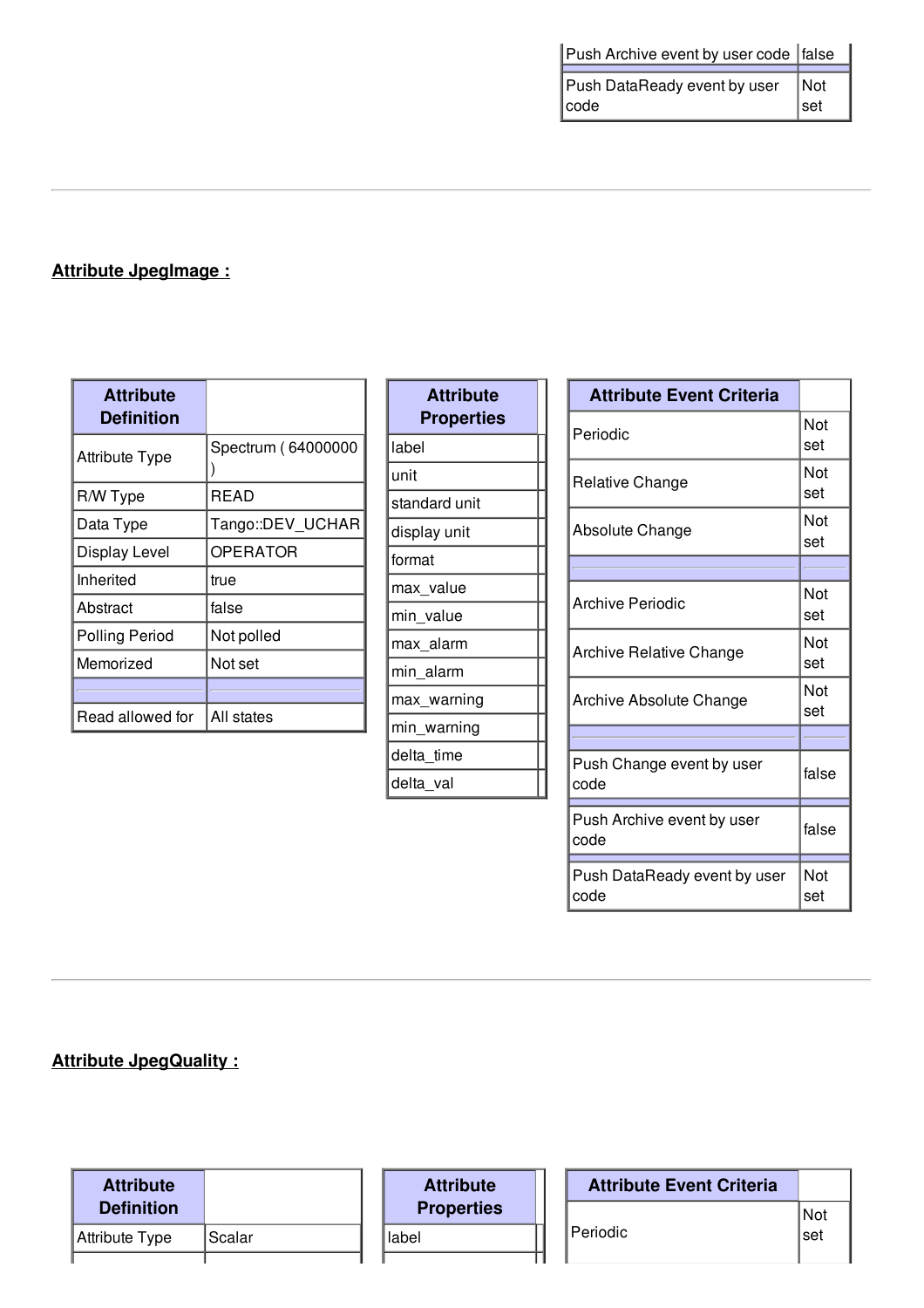| <u>R/W Type</u>      | <b>READ WRITE</b> |
|----------------------|-------------------|
| Data Type            | Tango::DEV_SHORT  |
| <b>Display Level</b> | <b>OPERATOR</b>   |
| Inherited            | true              |
| Abstract             | false             |
| Polling Period       | Not polled        |
| Memorized            | Not set           |
|                      |                   |
| Read allowed for     | All states        |
| Write allowed for    | All states        |

| lunit         |  |
|---------------|--|
| standard unit |  |
| display unit  |  |
| format        |  |
| max_value     |  |
| min_value     |  |
| max alarm     |  |
| min_alarm     |  |
| max warning   |  |
| min_warning   |  |
| delta time    |  |
| delta val     |  |

| Relative Change                         | Not<br>set |
|-----------------------------------------|------------|
| Absolute Change                         | Not<br>set |
|                                         |            |
| <b>Archive Periodic</b>                 | Not<br>set |
| <b>Archive Relative Change</b>          | Not<br>set |
| <b>Archive Absolute Change</b>          | Not<br>set |
|                                         |            |
| Push Change event by user<br>code       | false      |
| Push Archive event by user code   false |            |
| Push DataReady event by user<br>code    | Not<br>set |

# **Attribute JpegCompression :**

| <b>Attribute</b><br><b>Definition</b> |                    |
|---------------------------------------|--------------------|
| Attribute Type                        | Scalar             |
| R/W Type                              | READ_WRITE         |
| Data Type                             | Tango::DEV_BOOLEAN |
| Display Level                         | <b>OPERATOR</b>    |
| Inherited                             | true               |
| Abstract                              | false              |
| <b>Polling Period</b>                 | Not polled         |
| Memorized                             | Not set            |
|                                       |                    |
| Read allowed<br>for                   | All states         |
| Write allowed for All states          |                    |

| <b>Attribute</b><br><b>Properties</b> |
|---------------------------------------|
| label                                 |
| unit                                  |
| standard unit                         |
| display unit                          |
| format                                |
| max_value                             |
| min value                             |
| max_alarm                             |
| min_alarm                             |
| max_warning                           |
| min_warning                           |
| delta_time                            |
| delta_val                             |

| <b>Attribute Event Criteria</b>      |            |
|--------------------------------------|------------|
| Periodic                             | Not<br>set |
| Relative Change                      | Not<br>set |
| Absolute Change                      | Not<br>set |
|                                      |            |
| Archive Periodic                     | Not<br>set |
| Archive Relative Change              | Not<br>set |
| Archive Absolute Change              | Not<br>set |
|                                      |            |
| Push Change event by user<br>code    | false      |
| Push Archive event by user<br>code   | false      |
| Push DataReady event by user<br>code | Not<br>set |